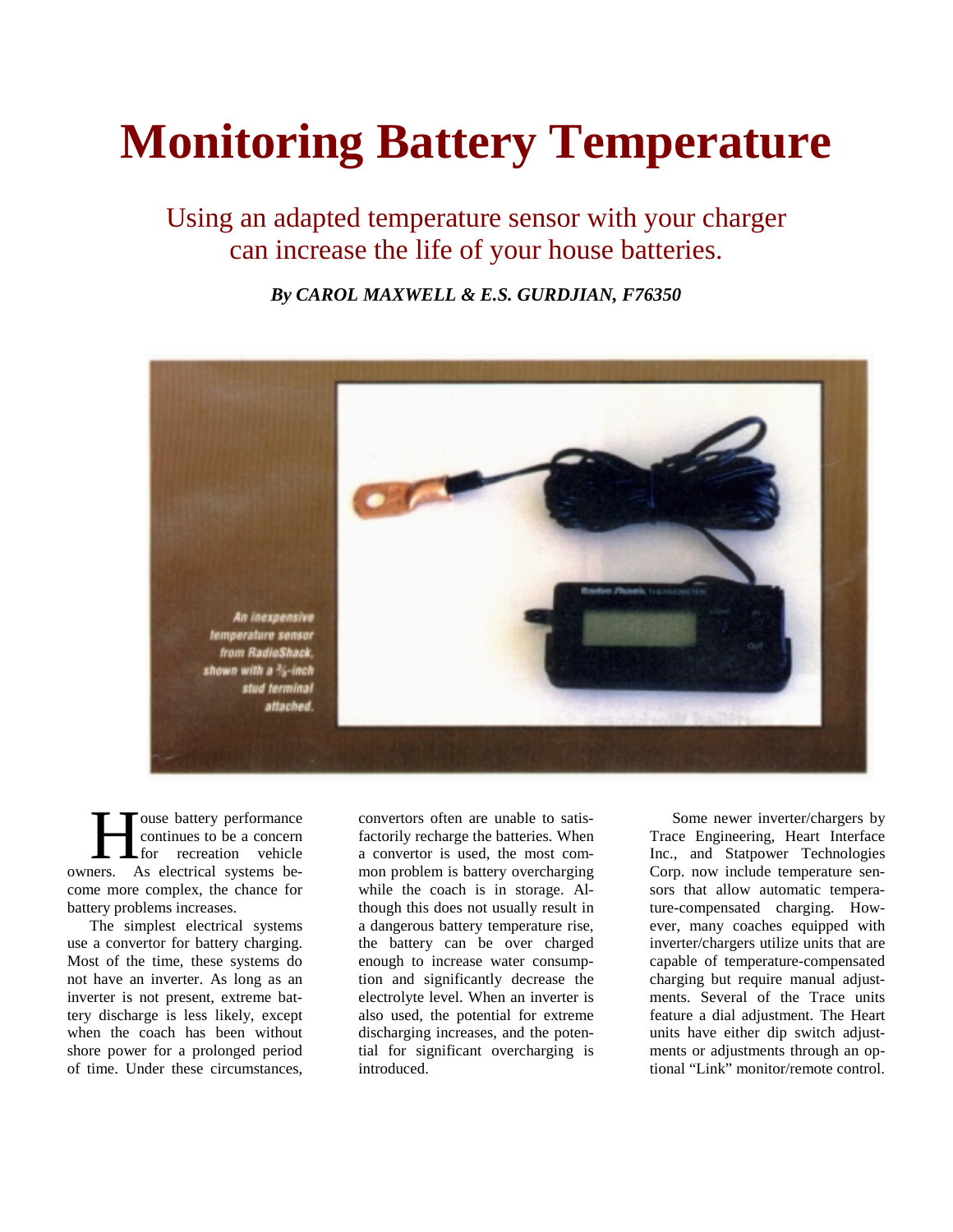

This temperature sensor (above left) from Ample Technologies, used with the company's Next Step Alternator Regulator and EMON II energy monitor, is similar to the configuration described in this article. Close-up view of a %-inch stud terminal (above right), which can accept 6-gauge wire.



battery post may provide the most reliable readings. If the<br>battery has a lead post, the temperature probe can be inserted between the open ends of the battery cable where it is bolted to the positive post (arrow indicates insertion point).

The most common problems associated with battery charging are under charging and overcharging. Undercharging can be minimized by charging to the maximum recommended voltage set points for an adequate time period. As batteries age, their ability to accept a charge changes, and it becomes easier to overcharge them. Two indicators of overcharging are excess water consumption and excess heat during charging. Information pertaining to monitoring water consumption appeared in an article titled "Battery Electrolyte Level Monitor" in the October 1993 issue of FMC. This article describes a monitor that can be made for under \$20. (For a photocopy of this article, send a stamped., self-addressed business-size envelope to Assistant Editor, Clough Pike,

## Cincinnati, OH 45244.)

Battery temperature can be monitored by adapting an inexpensive temperature sensor available from RadioShack (part #63-1019, \$15.99). This sensor, or probe, can be used with a charger that features adjustable charge set points or manually controlled temperature regulation to alter charge characteristics. While the sensor may be attached to the battery at various sites, the positive or negative battery post may provide the most reliable readings. We prefer to use the positive post. For a stud post battery, this can be accomplished with a terminal that fits  $a^{3}/a$ -inch stud and can accept a 6gauge wire.

The temperature sensor is inserted into the terminal where the wire is normally attached and is held

in place with a little epoxy. A similar configuration is used by Ample Technology for the temperature sensor component of the Next Step Alternator Regulator and the EMON II energy monitor. If the batteries are all the same age, which is recommended, all will have similar charge characteristics and temperature responses to charging.

Mount the terminal to the positive stud post of a representative battery underneath the cable attachment if the battery has a lead post. Wedge the temperature probe between the open ends of the battery cable where it is bolted to the positive post. If there is not enough room in that part of the cable, carefully remove lead from the cable terminal with a small drill to create an opening just large enough to accommodate the probe. Make sure the probe fits snugly, but do not damage it or the cable.

If the battery does not have standard posts, gently compress the probe between the base of the cable and the top of the battery. Again, make snug contact but be careful not to damage the probe. Mount the sensor display in an appropriate location for your installation, if necessary; the wire between the probe and the display can be lengthened, but all connections should be soldered.

Once the probe is in place, note a base temperature prior to charging. For flooded batteries, the maximum charge rate can be calculated by dividing the amp-hour capacity of the batteries by five. This rate is usually higher for gel batteries, but it's critical to follow the manufacturer's recommendations. When a battery bank used with an inverter is discharged to approximately 50 percent, charge rates often will be between 40 and 120 amps, depending upon the size